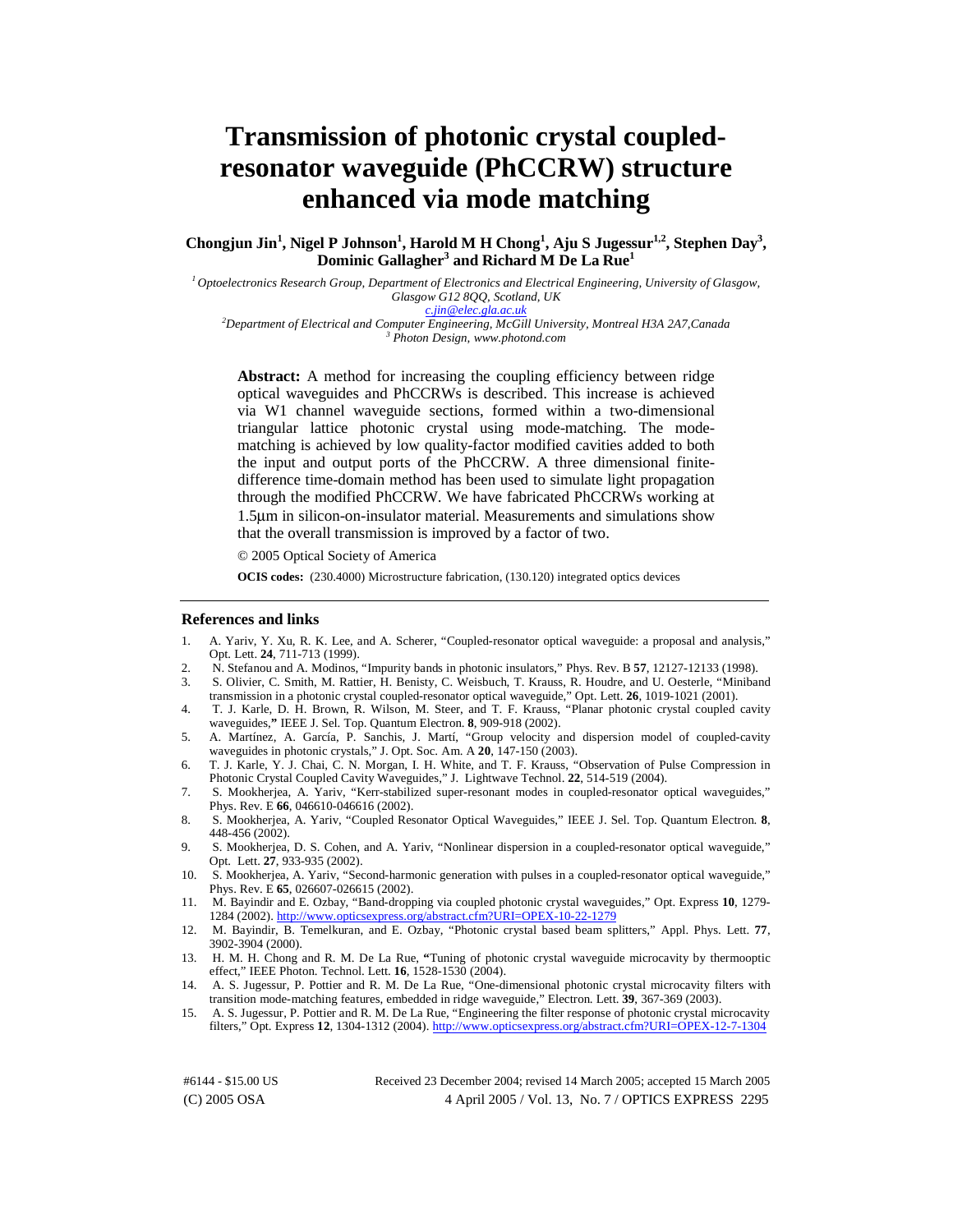- 16. J. P. Berenger, "Three-dimensional perfectly matched layer for the absorption of electromagnetic waves," J. Comput. Phys. **127,** 363-379 (1996).
- 17. A. Lavrinenko and D. Gallagher, "CrystalWave", Photon Design, www.photond.com, developed under European Framework 5 Project "PICCO", (2003).
- 18. K. Srinivasan and O. Painter, "Momentum space design of high-Q photonic crystal optical cavities," Opt. Express **10**, 670-684 (2002). <http://www.opticsexpress.org/abstract.cfm?URI=OPEX-10-15-670>
- 19. H. Ryu, M. Notomi, G. Kim and Y. Lee, "High quality-factor whispering-gallery mode in the photonic crystal hexagonal disk cavity," Opt. Express **12**, 1708-1719 (2004). <http://www.opticsexpress.org/abstract.cfm?URI=OPEX-12-8-1708>
- 20. A.J. Ward and J.B. Pendry, "A program for calculating photonic band structures, Green's functions and transmission/reflection coefficients using a non-orthogonal FDTD method," Computer Physics Communications **128** 590-621 (2000).
- 21. A. Lavrinenko, P. I. Borel, L. H. Frandsen, M. Thorhauge, A. Harpth, M. Kristensen, T. Niemi, H. M. H. Chong, "Comprehensive FDTD modelling of photonic crystal waveguide components," Opt Express **12**, 234-248 (2004). <http://www.opticsexpress.org/abstract.cfm?URI=OPEX-12-2-234>

#### **1. Introduction**

A Photonic Crystal (PhC) Coupled-Resonator Waveguide (CRW) is a waveguide composed of a sequence of linked photonic crystal cavities [1-4]. Such a waveguide can serve as a strongly wavelength dependent delay-line [5], can be used for pulse compression [5,6] - and can also be used to enhance nonlinear effects such as second-harmonic generation [5,7-10]. Due to its modal symmetry, the hexagonal photonic crystal CRW can be bent through  $60^{\circ}$ without, in principle, any reflection [1]. It can also be useful as a form of wavelengthdemultiplexer [11-12]. The CRW is attractive because of its potential applications in integrated optoelectronic circuits. However, as the name implies, because this waveguide structure has strongly resonant behaviour, coupling light efficiently into and out of the CRW remains a challenge. To the best of our knowledge, there are no reports of techniques specifically designed to increase the coupling efficiency between CRWs and ridge or PhC channel optical waveguides, except for the case of coupling to a single cavity [13]. We report here on structural modifications that increase the coupling efficiency between CRWs, embedded in W1 PhC channel guides, and ridge waveguides using mode-matching[14,15]. The finite-difference time domain (FDTD) method was used to simulate the optical propagation in the modified CRWs. It has been found that, by the addition of matching, low quality-factor ('low–Q'), cavities, the coupling efficiency can be doubled and consequently the transmission can be substantially improved. The modified cavities are formed firstly from a reduction of the size of the outer holes - and secondly by the insertion of a small additional hole into the outer cavities at the input and output ports of a CRW structure (see Fig. 1). To confirm the influence of using mode-matching cavities, CRWs were fabricated in silicon-oninsulator wafers both with and without the cavity modifications. Measurements show that, when the matching cavities are added to both ports of the CRW, the transmission can be increased substantially over the wavelength region of interest.

In a photonic crystal coupled-resonator waveguide, light typically propagates into a highly resonant waveguide from a ridge waveguide. Usually this is accompanied by a very strong reflection, because of the large mismatch, both in modal distribution and wave impedance. Here we propose that light should firstly enter and leave the CRW via W1 (one missing lineof-holes) PhC channel waveguides. In general, a W1 channel waveguide that is 7 lattice constants in length is sufficient to ensure that light will be fully coupled into the W1 channel waveguide and propagate as the dominant, even-symmetry, W1 channel waveguide mode. Subsequently the propagating mode will be changed to the propagation mode of the CRW. To facilitate this change of propagation mode, a low-Q, resonance frequency-shifted, asymmetric cavity is added to each interface between the W1 channel waveguide and the CRW as shown in Fig. 1. At each end of the device the cavity is formed by two smaller holes and one normal hole (shared with the CRW). The first smaller hole (labelled A in the figure), as encountered by the W1 channel guided input wave, is larger than the second (labelled B in the figure). This

(C) 2005 OSA 4 April 2005 / Vol. 13, No. 7 / OPTICS EXPRESS 2296 #6144 - \$15.00 US Received 23 December 2004; revised 14 March 2005; accepted 15 March 2005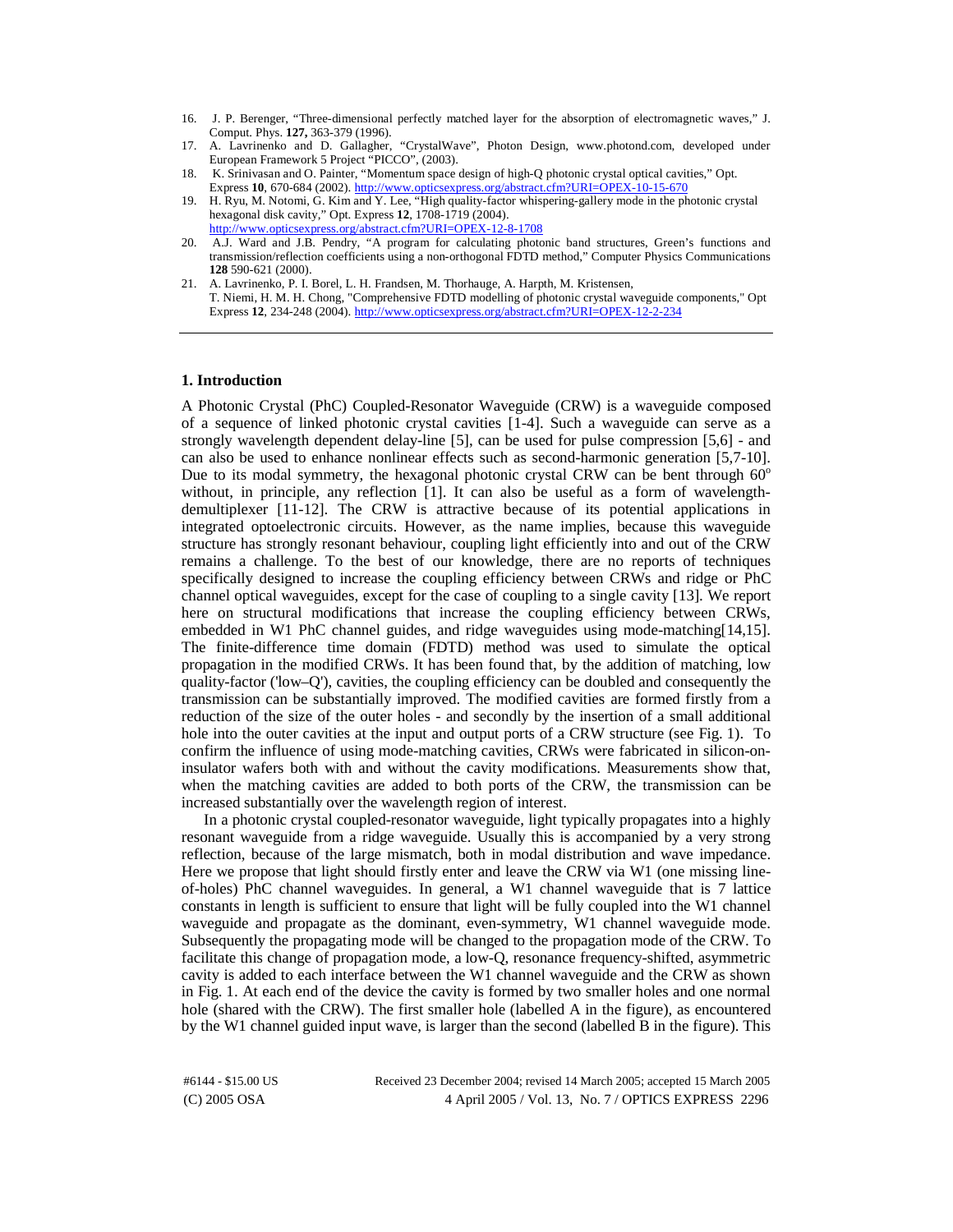two-step approach reduces the modal mismatch in the system, with the B-type hole perturbing substantially the resonant mode through its location in the middle of the matching cavity. Because the CRW is a strongly resonant waveguide, there will be significant vertical leakage that will lead to increased loss as the number of cavities forming the CRW increases.

The structure is based upon a triangular (hexagonally symmetric) planar photonic crystal formed by air holes in a silicon-on-insulator wafer. Because it is relatively easy to open a large band-gap for TE polarized light (for which the electrical field is predominantly perpendicular to the axes of the holes) in such a system, only the TE modal behaviour has been considered in this paper.



(A) is 79 % of the diameter of holes that form the majority of the crystal (N). The diameter of the holes modifying the end cavities (B) is 42 % of the diameter of N.



Fig. 2. The transverse cross-section of the basic vertical confinement structure, with propagation normal to the plane of the diagram.

The planar triangular photonic crystal used in our simulation was fabricated in an asymmetrical planar waveguide structure. The cross-section used in the modelling of the planar (vertical confinement) waveguide is shown in Fig. 2, which is only used for modelling work and incorporates a perfectly matched layer (PML) at all boundaries of the device structure [16,17]. To reduce the computation time, the actual interface between the lower silica cladding layer and the silicon substrate is neglected. There are four layers. The first layer is air simulated with a thickness of 0.6µm. The second layer is the top cladding, composed of a thickness of 0.12µm of silica with a refractive index of 1.45. The third layer is

(C) 2005 OSA 4 April 2005 / Vol. 13, No. 7 / OPTICS EXPRESS 2297 #6144 - \$15.00 US Received 23 December 2004; revised 14 March 2005; accepted 15 March 2005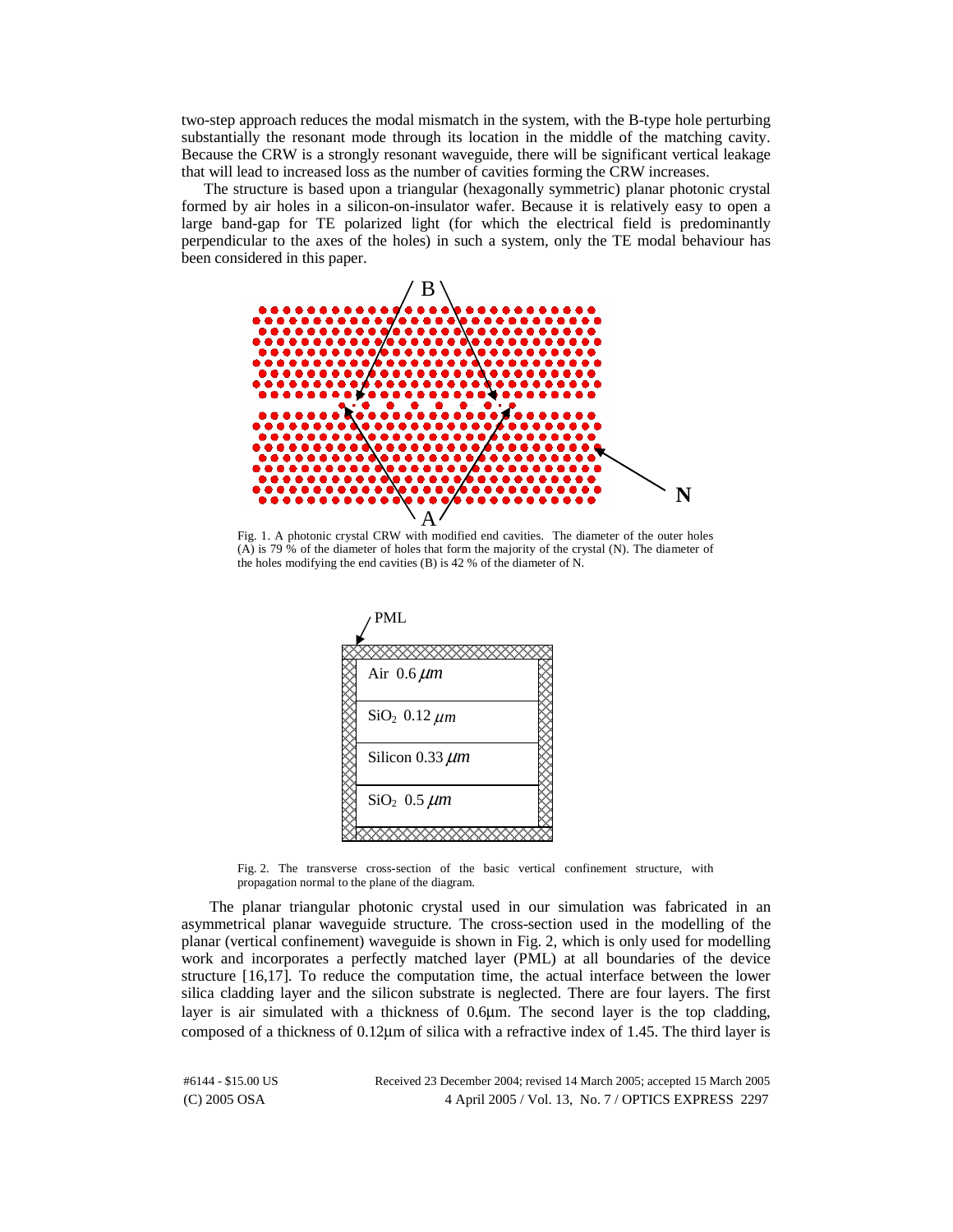the silicon core layer, with thickness and refractive index of 0.33µm and 3.45 respectively. The final layer is the bottom cladding of silica, with a thickness of 0.5µm. The depth of the holes was around 0.5µm, penetrating through the core layer and entering into the bottom cladding to a depth of approximately 50nm.

### **2. Simulations**

*Two-dimensional* (2D) FDTD simulations cannot take account of vertical leakage, as was confirmed by initial 2D simulation studies that showed a broad flat response unlike that of measured devices. Three-dimensional (3D) FDTD simulations are now routinely employed in simulations of cavity structures [18,19]. In this paper, 3D-FDTD simulations have been performed using an implementation of the finite-difference time-domain algorithm [17]. An alternating forward-difference/backward-difference discretisation of Maxwell's Equations was employed, as developed by Ward and Pendry [20]. In fact our recent analysis [21] of the Ward/Pendry algorithm suggests that it becomes equivalent to the more widely known Yee algorithm [22], if one shifts certain fields of the Ward/Pendry algorithm by a half-space step, as shown in Fig. 3.



Fig. 3. The Yee scheme (on the left), showing staggering of the  $E_x$ ,  $H_y$  and  $H_z$  fields. (In 2D only $\{E_x, H_y, H_z\}$  or  $\{H_x, E_y, E_z\}$  need to be considered, depending on the polarisation of the launched light). On the right is the Ward/Pendry scheme, where fields are unstaggered but a forward-difference/backward-difference step in the evolution algorithm is applied in alternation. The dotted arrows show how the Ward/Pendry fields can be displaced to arrive at an equivalent of the Yee scheme. Though more complex, an equivalent displacement process can be applied to the 3D algorithm.

Figure 4 shows the simulated spectra for the CRW composed of 9 cavities. The solid and dashed lines represent the spectra of CRW1 and CRW2, with and without matching cavities respectively. The radius R for the holes comprising the photonic crystal is 0.310 *a*, where *a* is the lattice constant and has been chosen as  $0.42 \mu m$  in our experiments. The radii of the first and second matching holes are 0.245 *a* and 0.129 *a* respectively. In the simulation, we also incorporated a very thin silica wall into the hole to represent possible oxidation and etchdamage effects on the silicon. The chosen thickness of the silica wall is  $0.052a$ . Fig. 4 shows that the pass band is quite large, stretching from 3.5 *a* to 3.71 *a*. It is clear that the transmitted power of the CRW with matching holes is nearly twice as large, at the centre of the pass band. This behaviour implies that low Q-factor asymmetric and frequency-shifted cavities, placed at both input and output, can help the light enter into and leave the CRW with reduced reflection and leakage. From the shape of the transmission curves, it can be seen that, for the CRW with matching cavities, the band width is reduced compared with the CRW without matching cavities.

(C) 2005 OSA 4 April 2005 / Vol. 13, No. 7 / OPTICS EXPRESS 2298 #6144 - \$15.00 US Received 23 December 2004; revised 14 March 2005; accepted 15 March 2005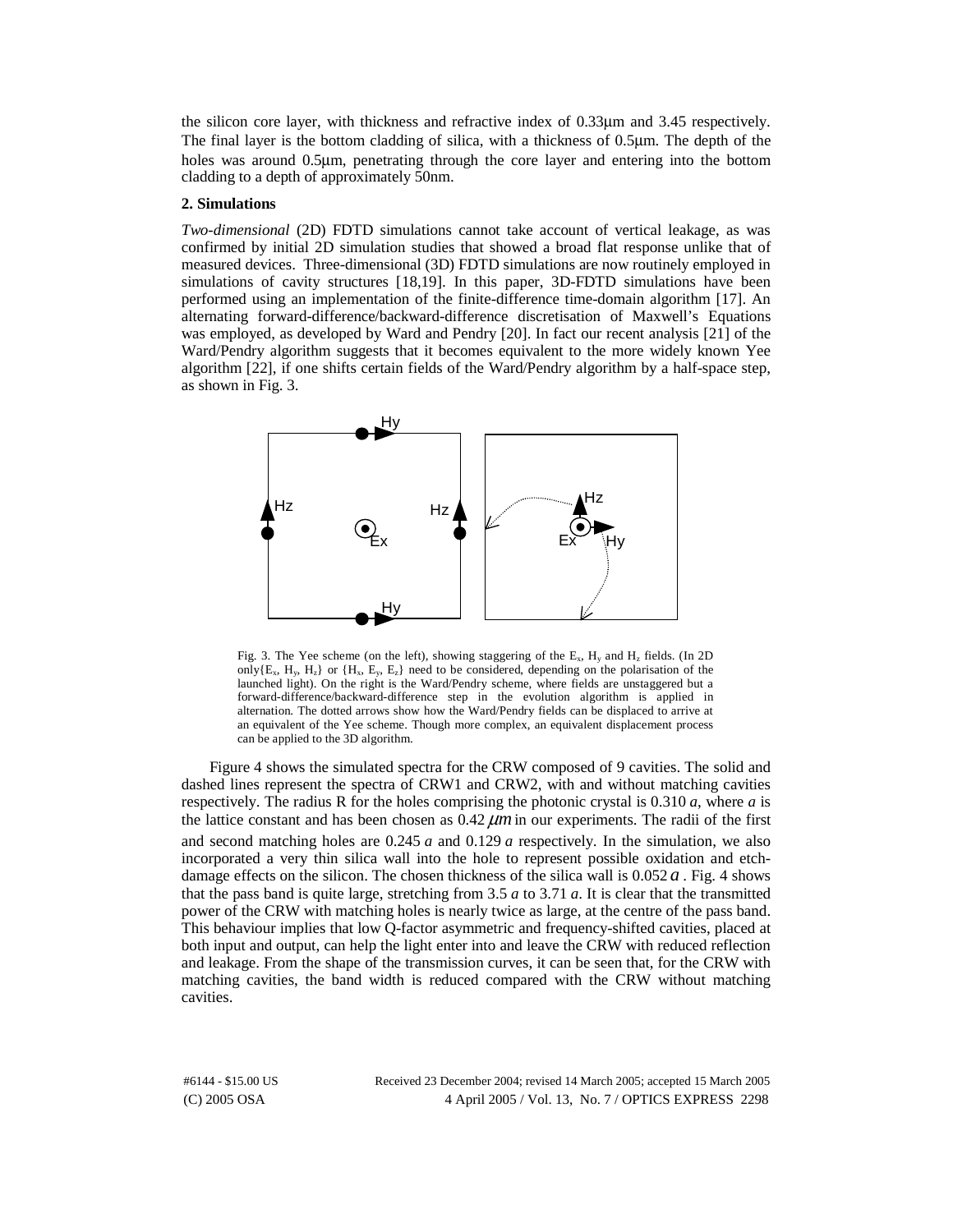

Fig. 4. Spectra of transmitted power of the PhCCRW structures with and without matching cavities, where CRW2 is the coupled-resonator waveguide without matching cavities; CRW1 and CRW3 are coupled-resonator waveguides with matching cavities. The resonance can also be tuned: as the smaller hole is reduced in size the peak moves from shorter (solid line CRW1) to longer wavelength (dotted line CRW3).

The properties of the coupling technique just described also make it easy to tune the maximum in the spectrum by adjusting the resonant peaks of the matching cavities. The dotted line represents the spectrum of a CRW3 with matching cavities, in which the radii of the two matching holes are 0.245 *a* and 0.107 *a* respectively. Compared with the structure corresponding to the solid line spectrum (CRW1), the only change is that the radius of the small matching hole decreases, from 0.129 *a* to 0.107 *a*. The normalised centre wavelength  $(\lambda/a)$  now moves from 3.555 to 3.565 - and has therefore moved to longer wavelengths as the size of the second matching hole (holes of type B) is reduced. This result arises because, as the modal volume of the cavity becomes larger, the resonant peak wavelength of the matching cavity moves to longer wavelengths. The results of Fig. 4 imply that the central resonance can be tuned by changing the size of the matching holes. However, when the matching holes change in size by more than 20%, the central peak changes its spectral position by only 0.28%, which is useful in the design and fabrication of the CRW because it places less demand on the fabrication tolerances for tuning of the device.

#### **3. Fabrication and measurement**

To test the validity of the above design methods, photonic crystal CRWs were fabricated in silicon-on-insulator (SOI) material. The SOI wafer consists of a 340 nm layer of single-crystal silicon forming the waveguide core, on top of a  $3 \mu m$  thick silica buffer layer on the top of the silicon substrate. A further 200 nm layer of silica was deposited on top of the silicon and served as a dry-etch mask for transfer of the PhCCRW structure into the silicon waveguide core. The pattern was written in a layer of ZEP 520A resist by electron-beam lithography and developed using Oxylene. The resist pattern was transferred into the deposited silica layer using reactive ion etching (RIE) with CHF<sub>3</sub>. Finally the pattern was transferred into the silicon layer by RIE using  $SiCl<sub>4</sub>$ . As the holes are not perfectly circular, a thermal oxidation process was employed to oxidize the silicon by a small amount (15nm). This additional process produces a more uniformly shaped hole [13].

Figure 5 is a scanning electron micrograph of the photonic crystal CRW with 9 cavities (after removing  $SiO<sub>2</sub>$  mask), the inset shows the CRW matching holes. The diameter of the normal (N) holes is 260 nm, the diameter of the two matching holes are (A) 208 nm and (B)

(C) 2005 OSA 4 April 2005 / Vol. 13, No. 7 / OPTICS EXPRESS 2299 #6144 - \$15.00 US Received 23 December 2004; revised 14 March 2005; accepted 15 March 2005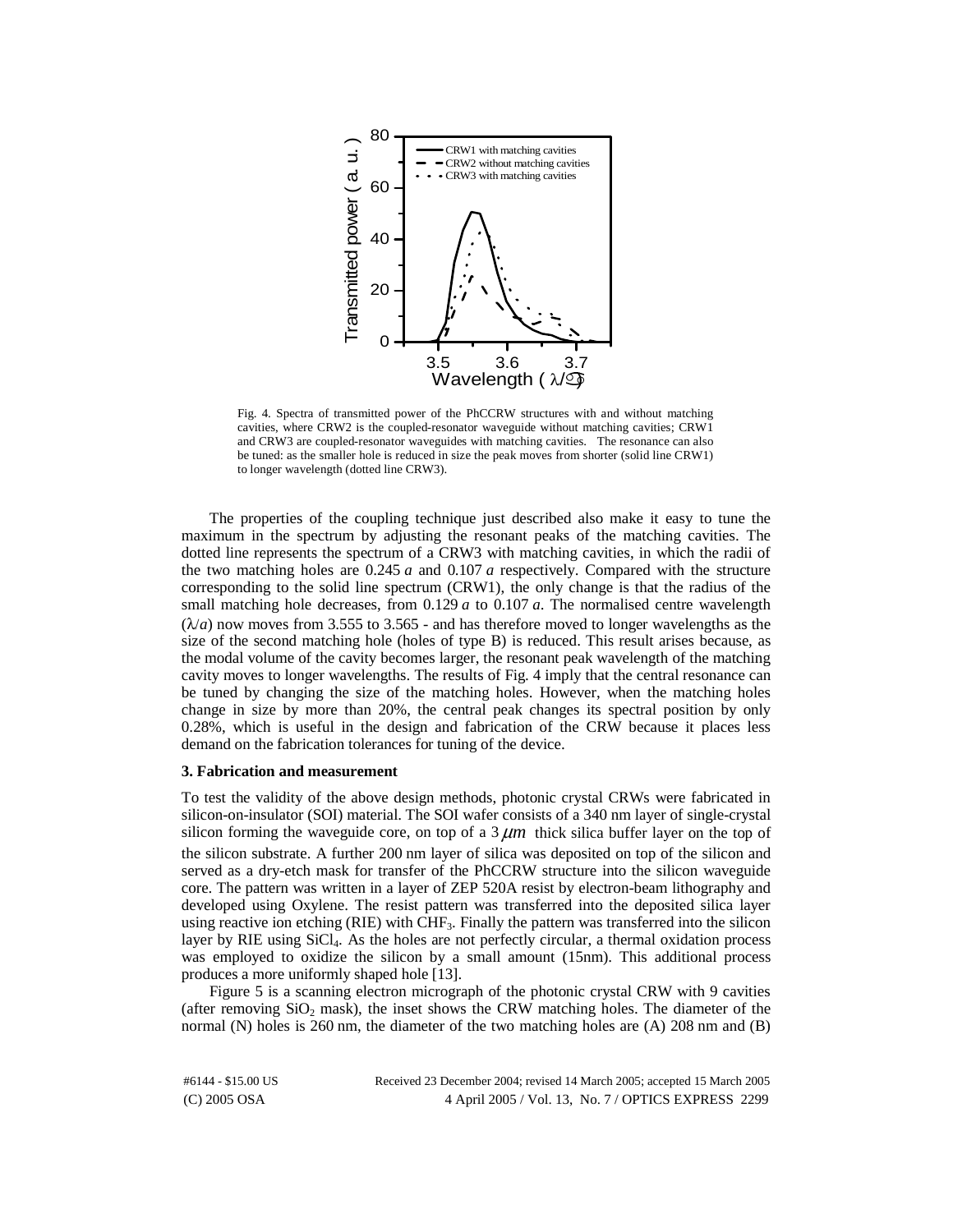108 nm, respectively. The profile of the etched holes was also observed. It was found that all but the smallest holes were etched through the whole silicon layer. The normal holes were in fact fully etched through the silicon layer and slightly into the silica layer below. Because of the oxidation process, there was a wall of silica around the holes. The thickness of the wall is about 22 nm, and the thickness of the core (silicon layer) was reduced to 330 nm.



Fig. 5. Scanning electron micrographs of the photonic crystal CRW composed of 9 cavities, with additional input and output matching cavities. The inset shows one of the matching cavity regions, where A and B are the matching holes.



Fig. 6. Schematic measurement set-up. Light from a tunable laser is guided by a fiber and collimated by a  $\times$  20 objective lens, chopped, (TE)-polarized and focused onto the input port of the waveguide in the sample by a  $\times$  40 objective lens. The light from the output port of the waveguide of the sample was imaged by another  $\times$  40 objective lens - and viewed initially by a camera. Subsequently, the output light was detected by a germanium detector. The signal was amplified by a lock-in amplifier, collected at the corresponding wavelength – and recorded on a computer.

(C) 2005 OSA 4 April 2005 / Vol. 13, No. 7 / OPTICS EXPRESS 2300 #6144 - \$15.00 US Received 23 December 2004; revised 14 March 2005; accepted 15 March 2005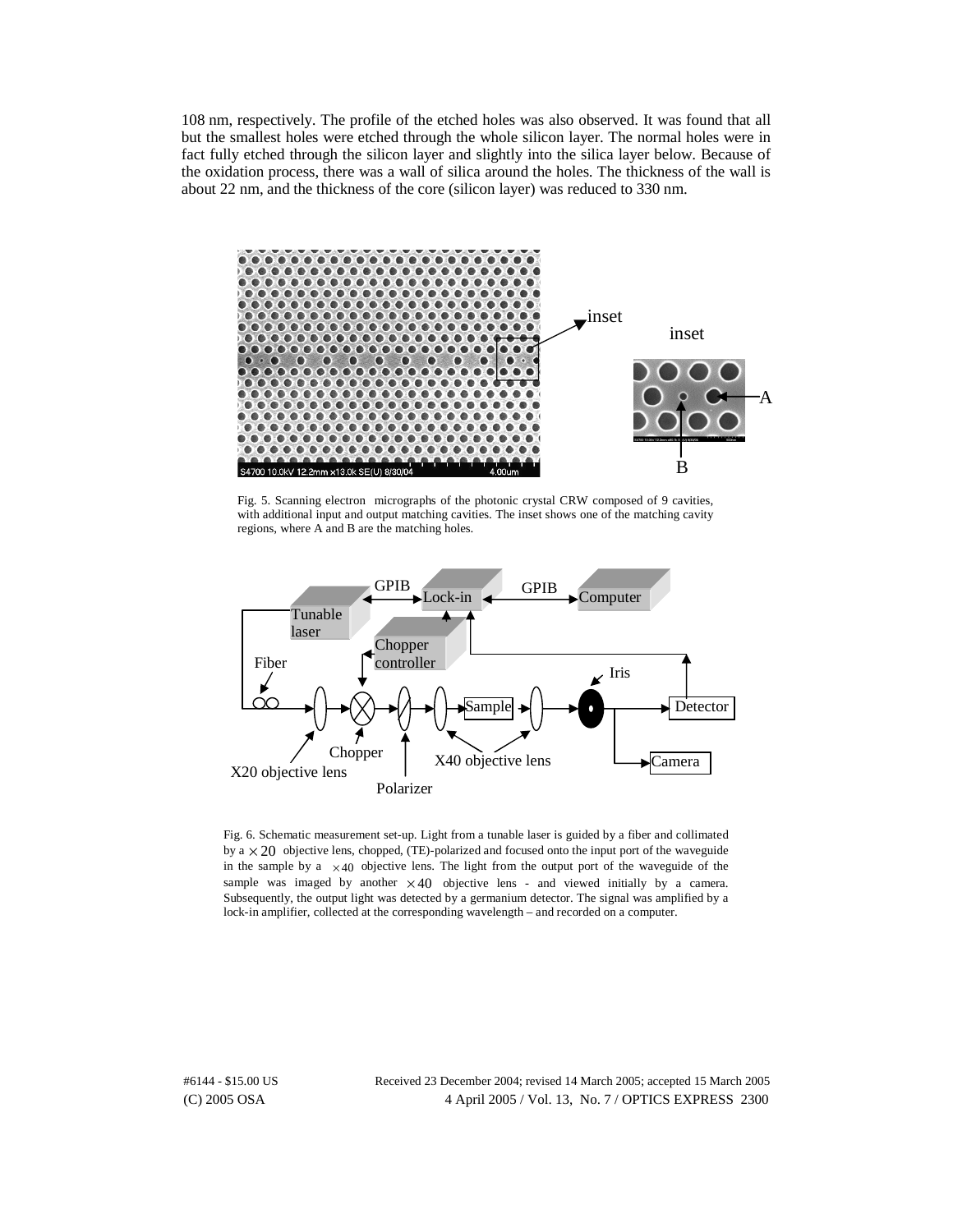

Fig. 7. The transmitted power spectra for the CRW composed of 9 cavities plus two matching cavities shown in Fig. 5, where thick solid and open-circle lines represent the experimental and simulation spectra. The thin solid and starred lines represent the experimental and simulation spectra for the CRW without matching cavities. The simulation results have already been shown in Fig. 4 (CRW1 and CRW2).

The devices were measured by the end-fire coupling method. A schematic setup is shown in Fig. 6. Light from a tunable semiconductor laser was coupled into the input port of a cleaved facet of the sample by an x40 microscope objective - and similarly collected from the output ports of the cleaved facet through another x40 microscope objective. The light was detected by a large area germanium photodiode and the signal was amplified by a lock-in amplifier. The signal and corresponding wavelength were collected by a computer from lockin amplifier and tunable laser. Fabry-Perot (F-P) resonant phenomena caused by partial reflection between the cleaved facet and the junction of the photonic crystal W1 channel waveguide were present in the measurements. The period of the F-P oscillations was less than 0.2 nm – and, moreover, this phenomenon is not an intrinsic property of the CRW. A Fast-Fourier-Transformation (FFT) filter was used to suppress the effect of the F-P resonance in the measurements. The transmitted power spectra of the CRWs are shown in Fig. 7. The thick and thin solid lines are for the CRWs with and without matching cavities. It is clear that, over almost the whole pass-band, the CRW with matching cavities has a substantially higher transmitted power, even though a longer device could be expected to give less transmission. In particular, the transmitted power of the CRW with matching cavities is nearly three times larger than the one without matching cavities, in the range from 1473 to 1524 nm, and this width is nearly 64% of the whole pass-band. To compare with the simulation results, the simulated transmission spectra are also plotted in Fig. 7. The dotted and starred lines represent the simulated spectra for the transmitted power of the CRWs, with and without matching cavities respectively which has been show in Fig. 4 by CRW1 and CRW2. It is clear that the shape of the spectra of the CRWs is very similar between the simulations and measurements. However, there are several differences. For the CRW without matching cavities, the first peak in the measurement is slightly split, while the second one disappears. For the CRW with matching holes, the experimental bandwidth is wider than the simulated one. These differences between simulation and experiment may be caused by small deviations in the size of the holes from specification and from each other.

The transmission spectra of the CRWs can also be normalized with respect to a ridge waveguide. It was observed that, for the above case, the highest transmission can be over 13%

(C) 2005 OSA 4 April 2005 / Vol. 13, No. 7 / OPTICS EXPRESS 2301 #6144 - \$15.00 US Received 23 December 2004; revised 14 March 2005; accepted 15 March 2005